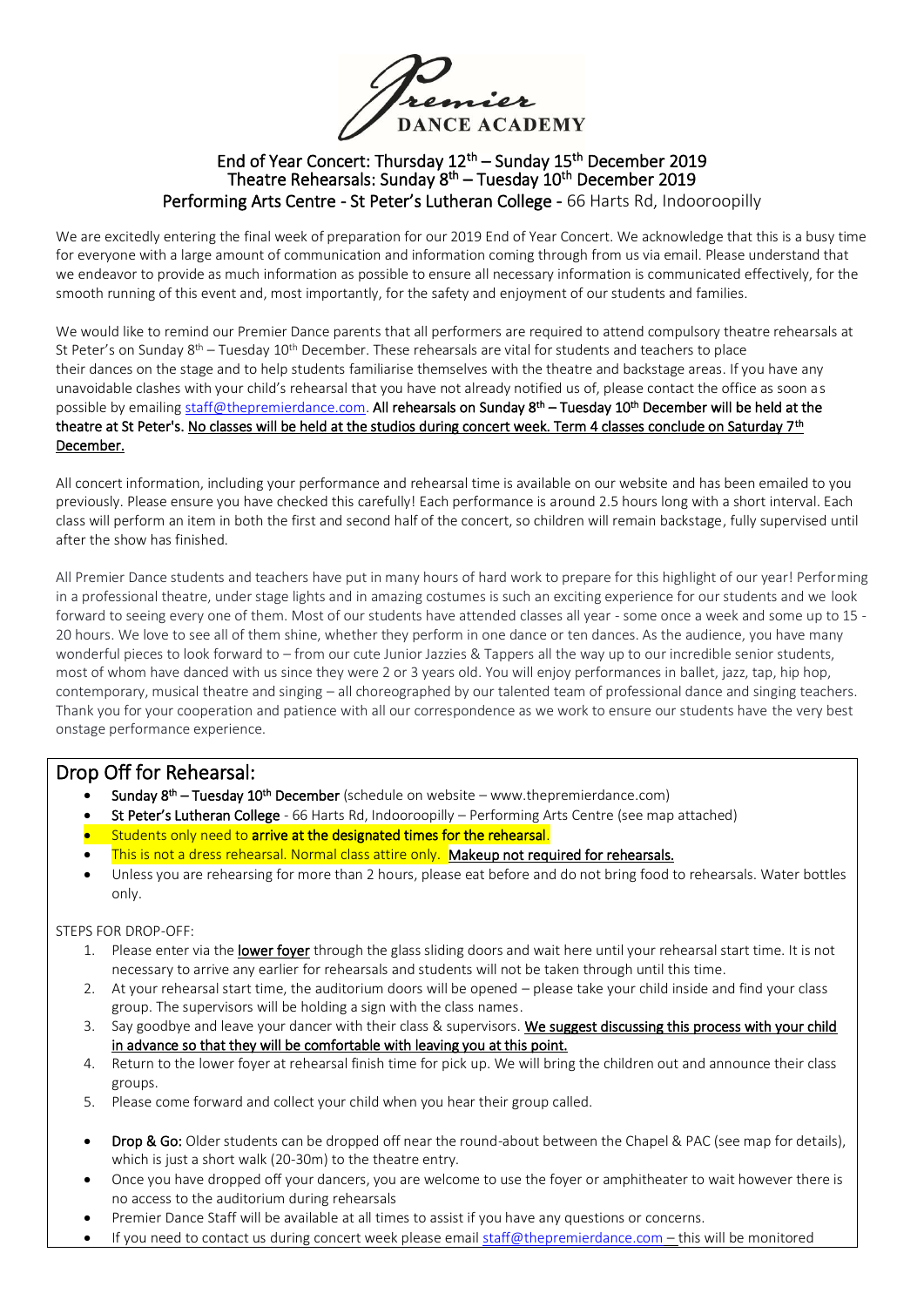during all rehearsals and shows.

• We will not be contactable by phone during Concert Week but have all student details available to us and will call you if there is an urgent situation with your child.

## Backstage Area:

- Only performers, staff and pre-registered volunteers with name badges will be permitted backstage.
- Students are fully supervised whilst backstage by staff & parent helpers. They will be taken for water/food & toilet breaks as required and can watch other performances on backstage TVs.
- For rehearsals, unless you are there for longer than 2 hours please eat beforehand and do not bring food along. Water only
- Please ensure ALL belongings brought & worn to the theatre by students are clearly named!

## Drop Off for Performances:

- Thursday 12<sup>th</sup> Sunday 15<sup>th</sup> December (schedule on website www.thepremierdance.com)
- St Peter's Lutheran College 66 Harts Rd, Indooroopilly Performing Arts Centre (see map attached)
- Students must arrive 45 minutes prior to the performance start time. If you arrive later than this your child may not be able to perform.
- What to wear: Loose dress/easily removed clothing (to avoid messing hair/makeup) with flesh undergarment, tights & shoes as required. Hair and makeup to be done for before arrival. Name all belongings.

STEPS FOR DROP-OFF:

- 1. Please enter via the lower foyer through the glass sliding doors and wait here until your rehearsal start time. It is not necessary to arrive any earlier for rehearsals and students will not be taken through until this time.
- 2. At your rehearsal start time, the auditorium doors will be opened please take your child inside and find your class group. The supervisors will be holding a sign with the class names.
- 3. Say goodbye and leave your dancer with their class & supervisors. We suggest discussing this process with your child in advance so that they will be comfortable with leaving you at this point.
- 4. Return to the lower foyer at rehearsal finish time for pick up. We will bring the children out and announce their class groups.
- 5. Please come forward and collect your child when you hear their group called.
- **Drop & Go:** Older students can be dropped off near the round-about between the Chapel & PAC (see map for details), which is just a short walk (20-30m) to the theatre entry. Company & students in Inter Found & Up may enter via the Stage Door at the rear of the foyer.
- Once you have dropped off your dancers, you are welcome to use the foyer or amphitheater to wait until the show begins.
- The canteen outside the foyer will be open selling cold drinks & snacks.
- Premier Dance Staff will be available at all times to assist if you have any questions or concerns.
- If you need to contact us urgently on the day please email [staff@thepremierdance.com](mailto:staff@thepremierdance.com) as we will not be contactable by phone.

# Hair & Makeup:

- Required for all performances. No makeup required for rehearsals.
- Please understand that the students are performing in a professional theatre with strong stage lighting and without makeup, their faces will appear very washed out to the audience and on the video.
- Performers should arrive at the theatre with makeup and hair done, tights on and correct footwear in their bag. It is not necessary to wear your class leotard or uniform. A loose-fitting dress or buttoned shirt is best as it allows for easy changing that won't mess up hair or makeup. IMPORTANT: Please name all belongings!
- Makeup: Should consist of foundation, blush, brown eyeshadow, eyeliner, & a red *stayfast/longwear* lipstick. Please blot excess lipstick to avoid smudging on clothes & costumes. We will be using theatrical lighting, so makeup should be heavier than usual. Mascara at your discretion.
- We highly recommend the Maybelline Superstay Matte Ink Lipsticks these are available at Chemist Warehouse, Coles, Woolworths, Priceline and other pharmacies:
- <https://www.chemistwarehouse.com.au/buy/86626/maybelline-superstay-matte-ink-lip-colour-pioneer>
- Most pharmacy cosmetics brands will have a suitable *stayfast/longwear* lipstick in their product range. Look for keywords such as stay/matte/long-lasting.
- Young children should not bring extra makeup (including lipstick) to the theatre as it is messy and gets on the costumes.
- Please pack extra bobby pins and hairspray so that we can secure your child's headpieces.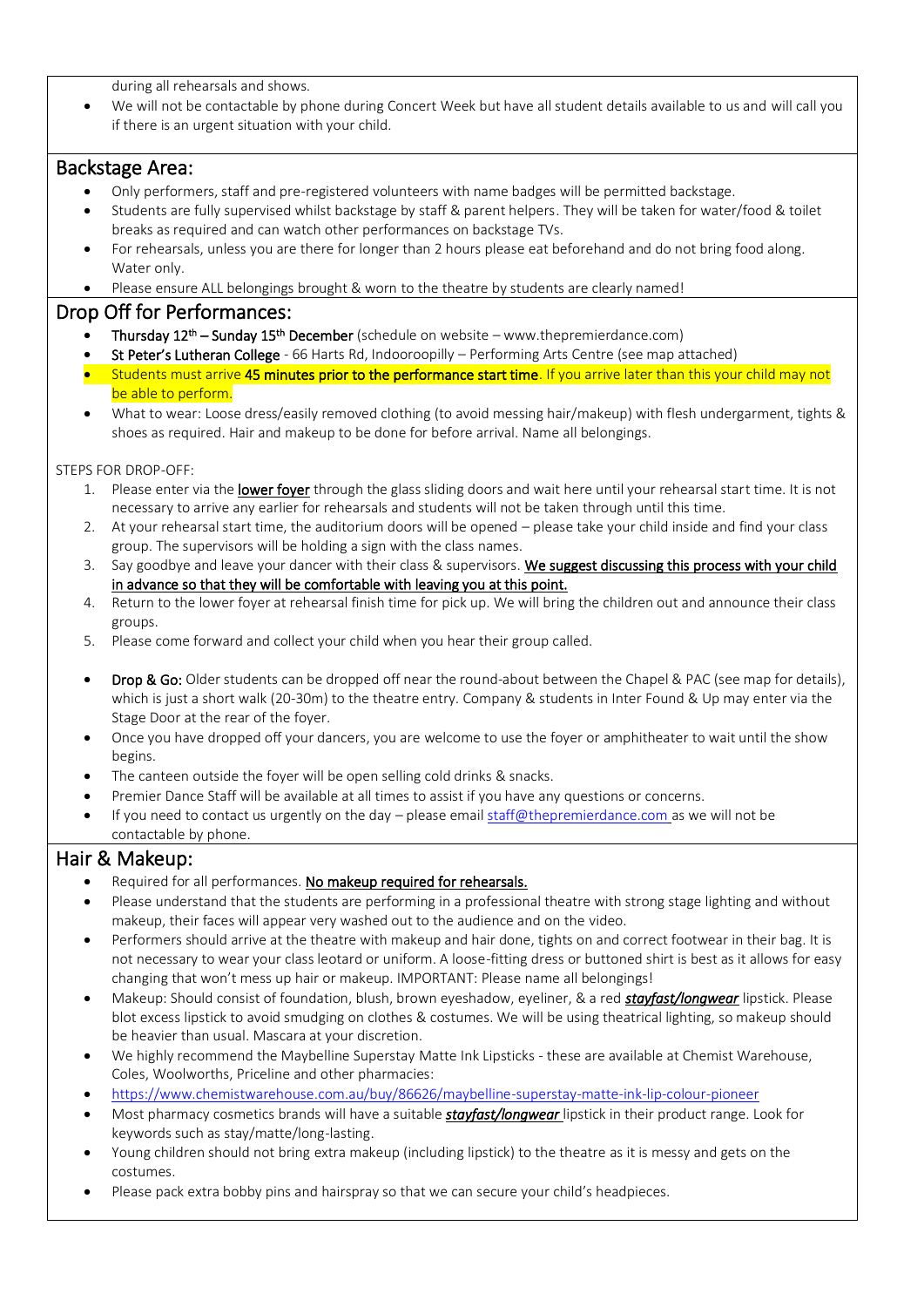#### Bun Tutorial

[https://www.youtube.com/watch?v=8Loypr\\_bsFo](https://www.youtube.com/watch?v=8Loypr_bsFo)

#### Makeup Tutorial

https://youtu.be/FUenPNWC1\_Q

#### What to bring:

- Please name all belongings!
- Food & Drink: Please only send a named water bottle and a non-messy snack (nut-free) such as cheese & crackers, fruit etc. Please no yoghurt. Students are not permitted to eat in the dressing rooms but will have an opportunity to have their snack at a time when they are not required on stage.
- Ballet Students (Pre-Primary & Up): Require clean leather or canvas ballet shoes with elastic, ballet tights.
- Jazz, Musical Theatre, Tap & Singing Students: Require tan (shimmer) jazz tights, tan coloured jazz or tap shoes.
- Hip Hop Students: Black sneakers/runners as advised [https://www.bigw.com.au/product/b-collection-infant-boys](https://www.bigw.com.au/product/b-collection-infant-boys-houston-sneakers-black/p/1074310-black/)[houston-sneakers-black/p/1074310-black/](https://www.bigw.com.au/product/b-collection-infant-boys-houston-sneakers-black/p/1074310-black/)

#### After the Show:

- Please arrange to meet your child inside the theatre as all students will exit via the stage area and through the auditorium.
- Senior students over 12 years of age may leave from the stage and meet their parents as arranged in the foyer.
- Students of all ages are not permitted to leave the theatre foyer without a parent.
- All other students will be brought onto the stage for collection after the show has finished. Parents should remain in their seats and listen for their grade's announcement. One parent only to collect from the stage.
- If your child is in more than one show, parental supervision is compulsory between shows as staff will be busy setting up for the next performance and cannot be responsible for children. No students will be allowed to leave the building without being collected by a parent.

## Theatre & Parking:

- We have attached a map of the school grounds for parking and to help with orientation of the Performing Arts Complex (PAC) within the large school grounds.
- To assist you on the day of rehearsal and performances, we suggest taking a drive through the school grounds on a day prior to the event to give yourself plenty of time on the day to familiarize yourself with the location of the theatre and the many parking options available.
- The PAC (a large silver building) is coloured navy blue on the attached map, located next to the boys boarding. It is also positioned next to the Chapel (CH) – a large white building with a white cross.
- Please note the largest parking bay on College Rd is a suitable drop off and pick up zone for senior students who do not need a parent to walk them in.
- We will have signs directing you to the PAC, in addition to the school's signage.
- There will be a canteen serving snacks and drinks at most rehearsals and all performances. Please note that there is no eating or drinking inside the auditorium so please keep all food outside of the glass sliding doors.

# Fire, Health & Safety Rules:

- Parents will not be permitted backstage in the theatre unless they are a confirmed rostered helper.
- Only authorized staff & helpers will be allowed backstage for both rehearsals and performances.
- The doorkeepers will be acting under strict instructions not to allow any unauthorized entry.
- Those parents who have received confirmation from us will be provided with a name tag and be permitted to enter